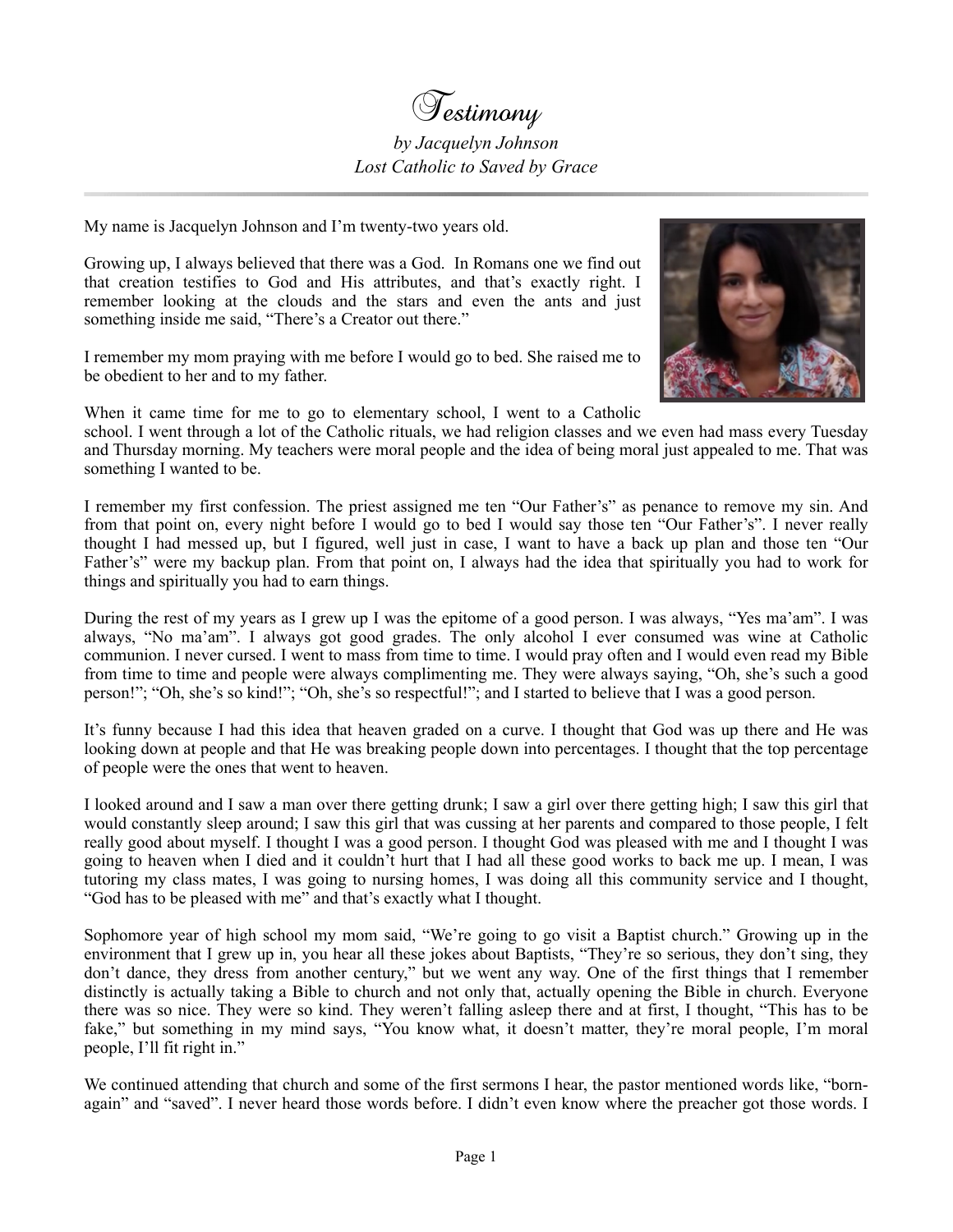thought he made them up but I figured, "You know what, as time goes along, I'll figure out what these words mean."

I graduated from high school and I was perfectly content with my life. Spiritually, I felt successful, I felt like I was good with God. Everything was fine and in senior summer of high school things started to change. For three months there was nothing but constant conflict and feuding. Day in and day out there was just fighting and it started to weigh very heavy on me. I'd try to go to my room, I'd try to avoid everyone, I'd try to pretend like the problems didn't exist, but I was constantly confronted with what was going on in my family.

Then one day, this little bit of anger and this little bit of rage and hate just starts to grow. It gets to the point where it's like a cancer and it consumes everything inside me. It gets to the point where all I'm thinking about is murderous, evil, wicked thoughts and then one day those thoughts just turned towards myself and I start hating myself, I start despising myself, I start hating my life and I want a way out. I don't want to wait until August to move. I want out now, I want to end my life now.

I thought of different ways to kill myself. There were a few times where I came very, very close. I realize that it was the grace of God now, but at the time, it made me more angry that I didn't even have the guts to kill myself and the guts to end my life. I remember one time, I'm just sitting against the side of my bed, my knees are against my chest, I'm just sobbing and something hits me, it's like a moment of perfect clarity. For that moment I saw that all those murderous, suicidal thoughts were filthy and they literally made me sick to my stomach. The more I thought, the more I realized that my so called good deeds and my so called goodness had nothing whatsoever to do with God. It was all about me. It was all about my ego, my reputation. How did I look?

Jeremiah 17:9 says that the heart's deceitful. I looked back on those eighteen years of my life and I realized I had been nothing but deceiving myself for the entire time. I was more angry with myself, I was disgusted with myself, I was disgusted with my nature. I wanted to change, but physically and mentally and emotionally I was just too exhausted to try to reform myself. I was too exhausted to try to figure out how to fix this. So, I became apathetic. All I wanted to do was stay in bed and live day to day and die and be done with this whole existence thing. I was tired.

August 2005, I moved into my dorm in San Antonio. It's about a week or two before classes start and I turn to a Christian radio program and there's this host and he's talking to this man. One of the first things the host tells that man is, "Do you know that in Matthew five Christ says being really angry with somebody, being really hateful towards somebody, is the equivalent to murder?" I had never heard that before. I thought the host was lying. I was like, "God… there's no way God said that." So I took up my Bible, I went to Matthew five just to prove this guy wrong and sure enough, that's exactly what Christ said.

The guy says, "Well, I'm a good person." I would have said that too. The host took that man to Romans chapter three, verses ten through eighteen, and as the host was going through those verses, I'm reading along. "There is no one good, no not one. There is no one that seeks after God."

No one had ever bothered to tell me, "You're not a good person. There's something wrong with you," but God Himself was telling me that I wasn't good. Immediately, I start thinking about excuses, I start thinking about defenses. "Well, what about my good deeds, God? What about my good works?"

By God's sovereignty, that's exactly what the man being interviewed said. The host took that man to Isaiah 64:6, "All of our good deeds are like filthy rags." Outside of Christ, all our little good deeds are an abomination, filthy before God.

I started to panic. For the first time in my life I was scared. I started putting two and two together. If hate equals murder, if there's no one good, if I can't do anything good enough to go to heaven, then me and everyone around me deserves hell. Then Jacquelyn Johnson, little miss straight A student, little miss goodie two shoes, little miss perfect, deserves hell.

I started flipping through my Bible, going through Scriptures. I came across Ephesians chapter two, and in the beginning of that chapter it talks about how man is naturally dead in sin, how he's a child of the devil and how he's a child of wrath and how that can only change through Christ.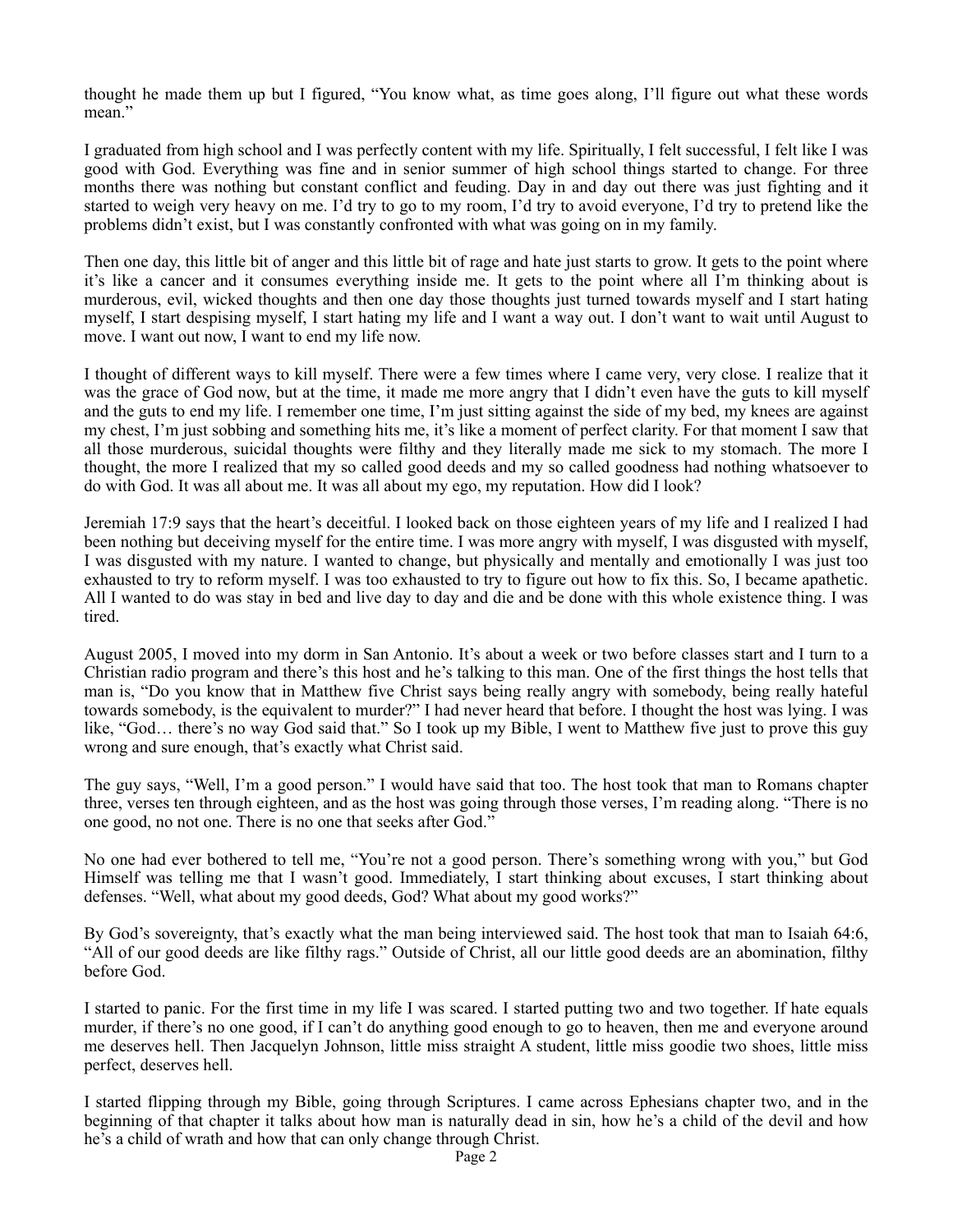What struck me about that passage, is that there was no one in between. You're either dead in your sin or you're alive in Christ. You're a child of the devil and a child of wrath or you're clothed in Christ's righteousness, in His righteousness. There's no gray area. There's no in between and there's no middle ground.

If you would have asked me at that point, "Does Jacquelyn Johnson love God?", I would have said, "Well, I'm kind of in the middle. I don't love Him…I'm not one of those Jesus freaks, but I don't hate God either."

But you know what Scripture says? Scripture says I was dead in sin. Scripture said I love myself more than I love God. Scripture said, in Romans chapter eight, that my mind was at enmity with God. I was an enemy of God, contrary to what I would have told you at that point.

Then I start thinking, "Does God require perfection?" and ultimately, the answer is yes. You have to be perfect to get to heaven. People say, "That's absurd!" but think about this, God is perfect, God is holy and God is righteous. Based on those characteristics alone, God cannot tolerate sin in His presence.

James 2:10 says that you break the law in one point… you tell one little lie, one little time, you've broken the entire law. You could give up. Game over. And again, people say, "That's ridiculous!"

What people don't realize and what I didn't realize for eighteen years of my life is that we are not judged according to a standard we make up. We are judged according to God's standard. We are not judged by comparing ourselves to people around us. The funny thing is, you can always find someone that looks worse than you. You can always find someone that gives your ego a boost and your sense of self esteem a boost and your sense of pride a boost.

It's like taking a sheep and placing that sheep against the grass. That animal might look pretty white. You take that same animal and you place it against the snow, it looks filthy and dirty. It's not so clean anymore and that's exactly what Scripture does. Scripture's like a mirror. God shows you, this is your real nature, this is what you really are, this is really how I see you and ultimately this is really all that matters.

God confronted me and He showed me that I had a sinful record before God. He showed me that my mind and my heart and everything about me was filthy, was wicked, was evil, was depraved, was destitute. There was nothing good about me. He showed me I had no merit in and of myself to save myself. I wasn't good. More importantly, He showed me that, for eighteen years of my life I had sinned against Him. The same God that gave me life, for eighteen years I did nothing but shake my fist in His face.

I was humbled and I was crushed. Every defense I had ever known was stripped away and I gave up on trying to save myself and on my face, I cried out to God, "God, don't leave me! God, save me! God, forgive me! God, help me! God, change me!", and He did! I turned, I repented from that self righteous garbage and I turned from being my own God, from being my own idol. I turned from all that to the God of the Scriptures, the One True God. I can't take any credit for it. I can't get any glory for it. It was all by God's grace! It was all by His doing. To God alone be the glory! To Him only!

The thing about Christ dying on the cross, it's not just that some Romans whipped a man, put a crown of thorns on His head. It's that at that cross, Christ took the cup of God's wrath and He drank that cup drop by drop and when the cup was turned over, nothing was left. Christ said, "It is finished!" Christ didn't deserve that wrath. He was sinless and He was perfect in word, thought and deed. He didn't deserve it, but I deserved it. He took my wrath, He took my punishment for me. Not only did He take my sin, but now when God looks down at me, that girl that used to be so suicidal and so arrogant and so self righteous, when He looks at that kid, He sees the perfect righteousness of His Son. He sees the perfection of His Son when He looks at me.

Not only that, at that cross Christ purchased for me a new nature. He didn't use gold and He didn't use silver. He purchased a new nature for me with His own precious blood.

Ezekiel 36:26 says that God took my heart of stone and He gave me a heart of flesh. He gave me new desires. The sin I used to laugh at, the sin I used to enjoy, the sin I used to roll around in, I hate. I do stumble, but my attitude towards those things is completely different. My attitude towards God is completely different.